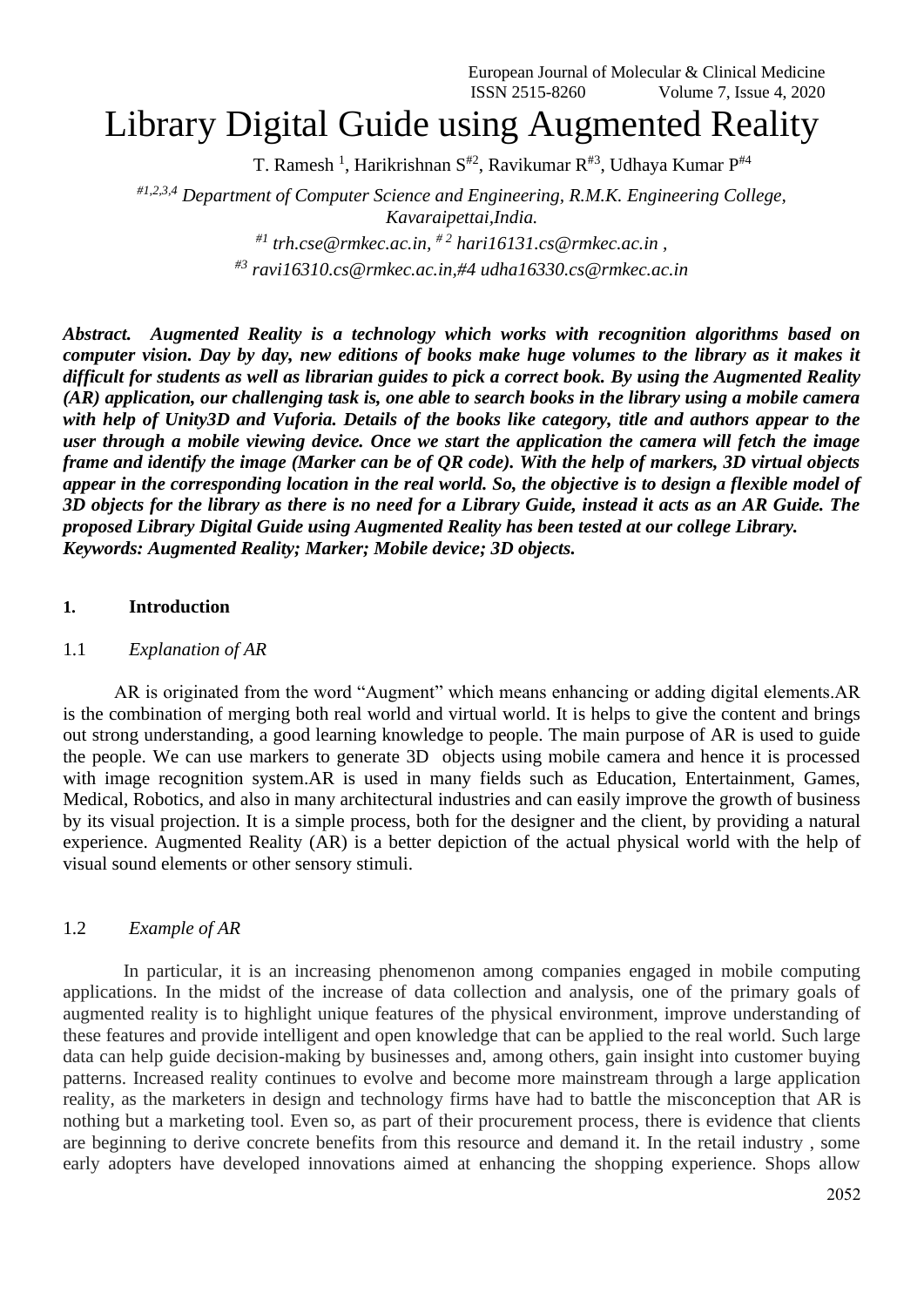customers to imagine how different items will appear in different environments by integrating Augmented Reality into catalogue applications. Shoppers point the camera to the right room for furniture, and the product shows up in the foreground.

#### 1.3 *Benefits of AR*

 In other areas, the advantages of virtual reality could extend to the health sector, where a much larger role could be played. One way would be via applications that enable users to see extremely detailed, 3- Dimensional images of various body systems when they hover over a target image on their mobile device. Augmented Reality (AR), for instance, may be a effective learning instrument for medical professionals during their teaching. For instance, tablets showing a small portion of the user's smart eyewear environment, if it progresses enough to become popular, would provide a more complete connection between real and virtual realms if it progresses to attain mainstream.

#### **2. Literature review**

#### 2.1. *Existing Systems*

 The existing scheme, such as the intelligent supermarket scheme with indoor navigation using beacon technology, makes things simpler for clients to shop through augmented reality. It provides Inhouse shopping experience to customers to purchase the product at their homes. The goal of the previous framework is to develop a high functioning mobile app with framework of position estimation and navigation system. This is the base thinking idea that enables to develop our Augmented Reality Smart Library successfully. Student can able to search and pick up the correct books effectively in library. They are provided with 3D augmented objects to view the superimposed augmented reality scene. Using the markers, one can able to visualize the content effectively.

#### 2.1.1 *Issues in Existing Systems*

1. No practical exposure of knowledge.

2. Deceptive action without entering the actual shopping mall to do shopping.

 3. In order to understand and provide deceptive purpose of personalizing service and product details, the methods used in this strategy are complicated.

## 2.2 *Proposed System*

 The main concept of Library Digital Guide using Augmented Reality is to search and find the books in library effectively using vision based recognition system. Vuforia software development toolkit is used to register with markers and each marker is recognized as a unique license key. It allows the Unity 3D game engine to produce augmented objects. The details include book category, title, and author. This is also applied in smart education for effective learning as it brings visualization knowledge and thinking to students. By using this AR application, it enables the students to visualize the content in 3D augmented objects without library guide.

## 2.2.1 *Advantages*

- 1. Practical exposure of knowledge is gained.
- 2. No need of library Guide, instead it uses AR Guide.
- 3. We can implement this concept in smart education and also in medical field.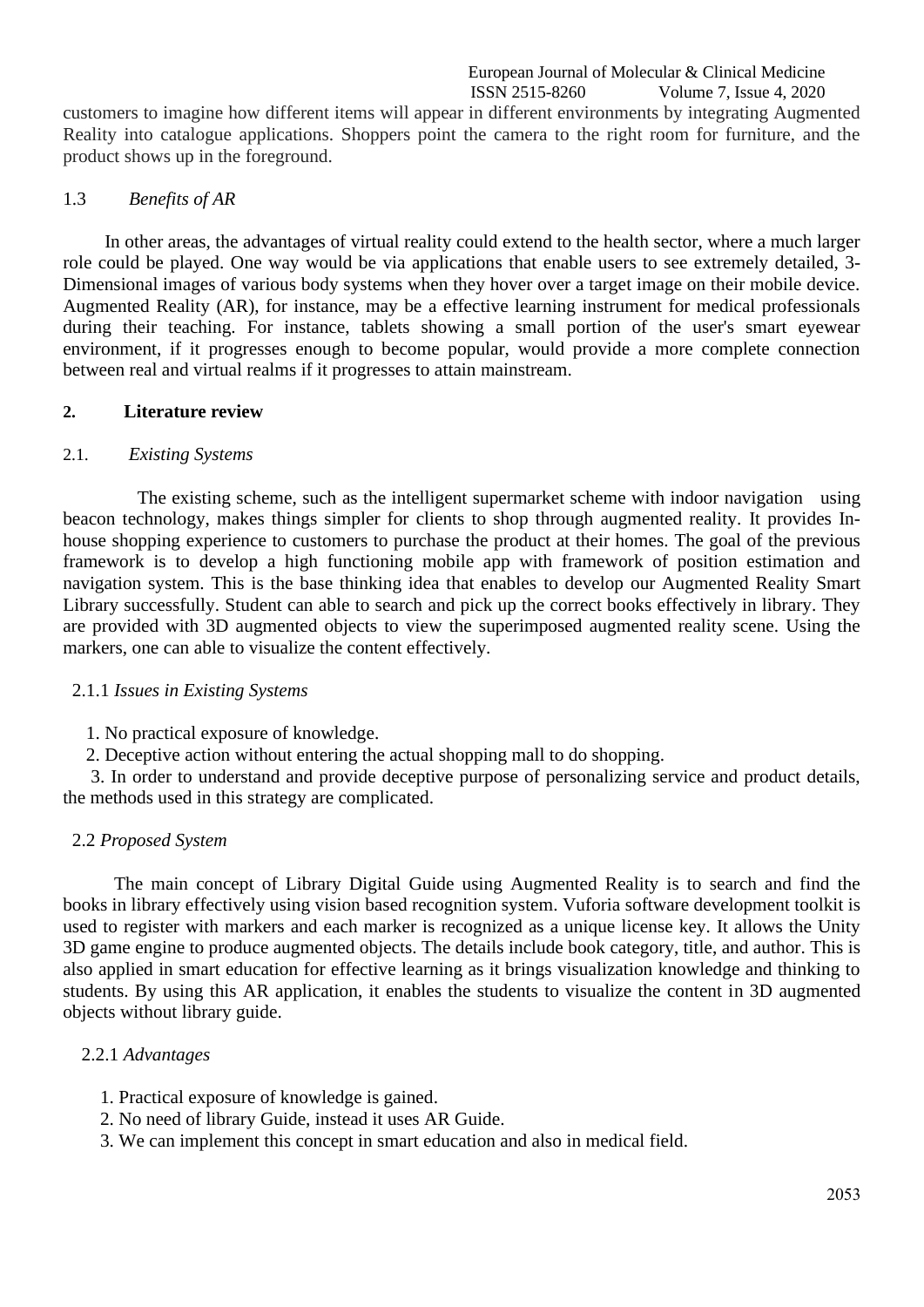# **3. Methodology**

# 3.1 *Preliminary Definitions*

# 3.1.1 *Unity3D*

 It is a powerful game engine used for rendering two-dimensional or three-dimensional visualizations and also provide simulations for computers, smart phones. C-Sharp (or C#) is the language that the engine uses for scripting API.

# 3.1.2 Vuforia

 It is a AR software development tool that is used in mobile devices used to develop AR apps. Vuforia is the only code-free authoring environment that allows content creators to:

1. Reduce development costs–create content quickly without programming.

2. Speed up content creation–use existing 3d cad software and animated motion sequences streamline.

# **4. Algorithm Used**

Computer vision-based recognition systems



**Figure 1. Orientation Diagram**

Figure 1 depicts the Orientation diagram of our. It has Trackable pose, Device Pose, Anchor Pose.

## 4.1 *Procedure Steps*

1. Using the camera, take the real scene of library and search for markers.

2. Analyze the orientation and position of the marker 3D and is nothing more than finding a rigid matrix of transformation of the body used to determine the position of the marker with respect to camera phone.

3. Using recognition system based on computer vision to recognize patterns.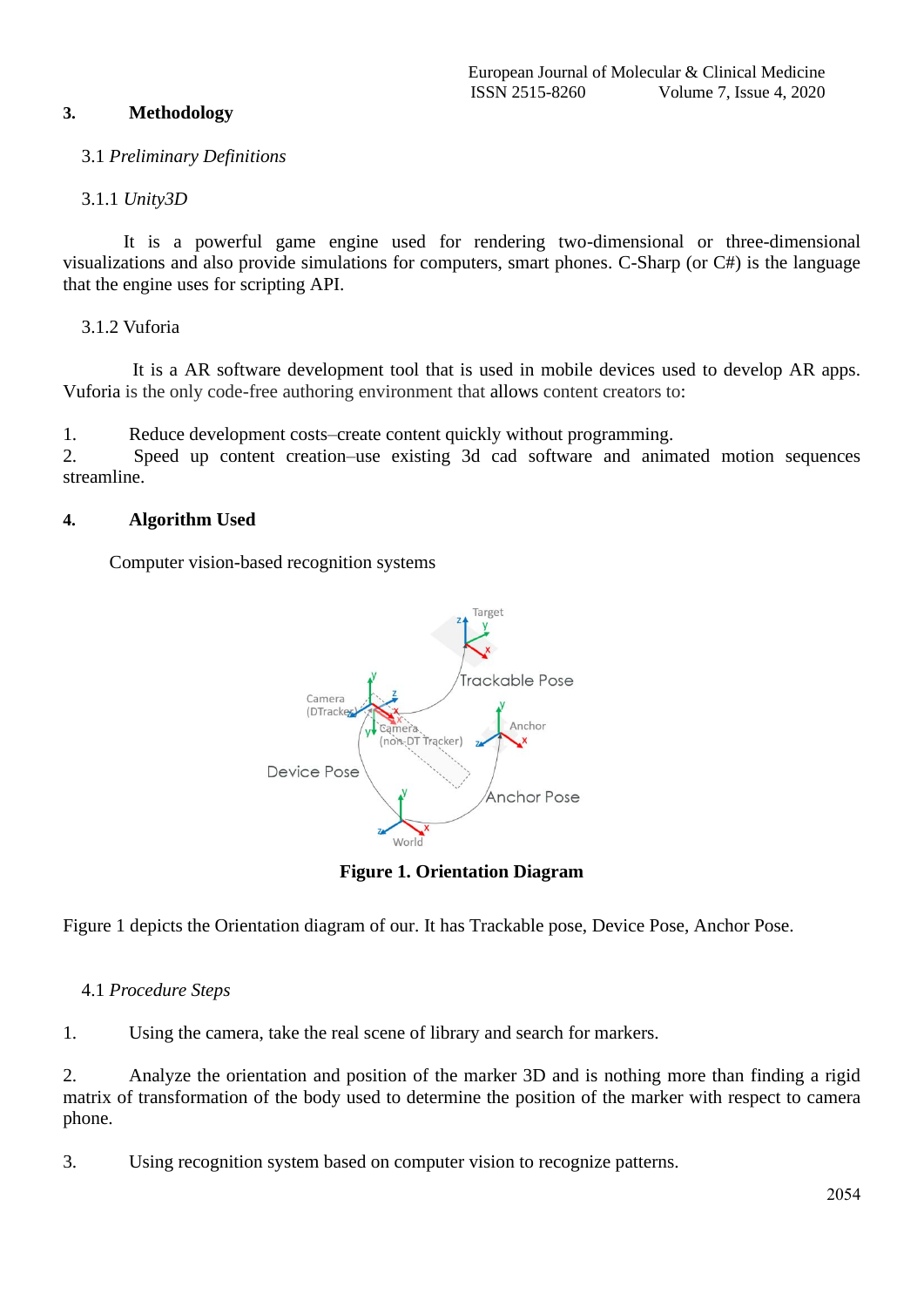4. Using Vuforia, real scene of library is converted into augmented reality scene (Real scene superimposed with digital information).

5. Render 3D augmented objects through Unity 3D and display the information.





Figure 2 depicts the System Prototype of our Library Digital Guide using Augmented Reality.



**Figure 3. Methodology**

 Figure 3 depicts the methodology diagram of our Library Digital Guide using Augmented Reality. While starting the application the camera will open to search for the markers, once markers detected it will Calculate the position and angle of the 3D object , after identifying the patterns the position and angle will be fixed, then the virtual object will be displayed on the screen inside the fixed frame.

4.2 *Image target*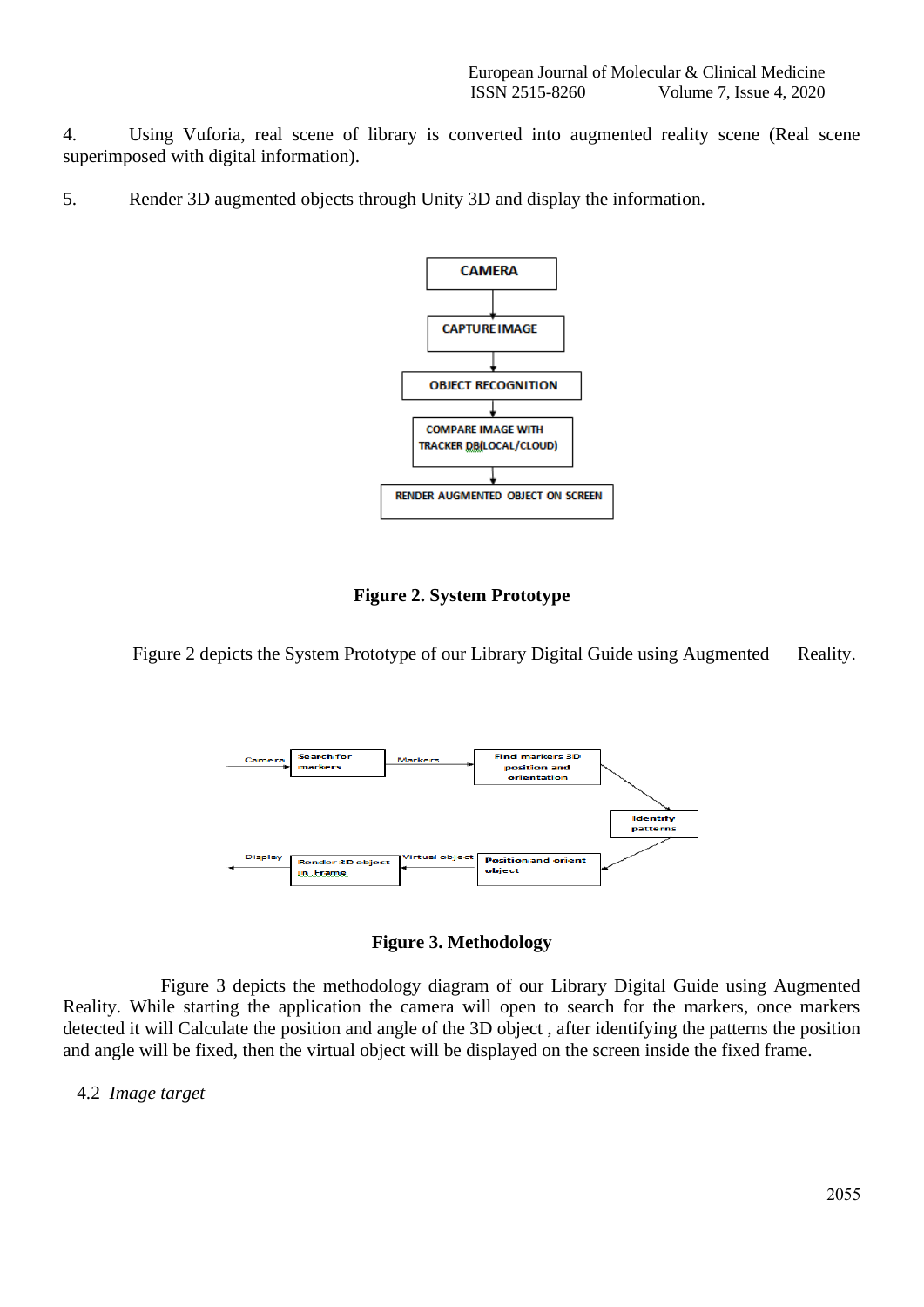

**Figure 4. Image target**

 Figure 4. depicts the Image Target of our Library Digital Guide using Augmented Reality. Different image target can be used produce augmented object in the real scene. Based on the clarity or content of the image target many data point of the image can be obtained from the target through which better augmented image can be formed in the real world. Better the content of the image more the data of the image. There can be different type of image target like unique pattern, QR code, unique image frame or intended image target of the specific augmented object.



# **Figure 5. Augmented Object**

 Figure 5 depicts the Augmented Object of our Library Digital Guide using Augmented Reality. The augmented object perspective change based on the data point collected on the image target. Due to that the augmented object viewing angle changes based on the different viewing of the target image under observation.

## **5. Results and Discussions**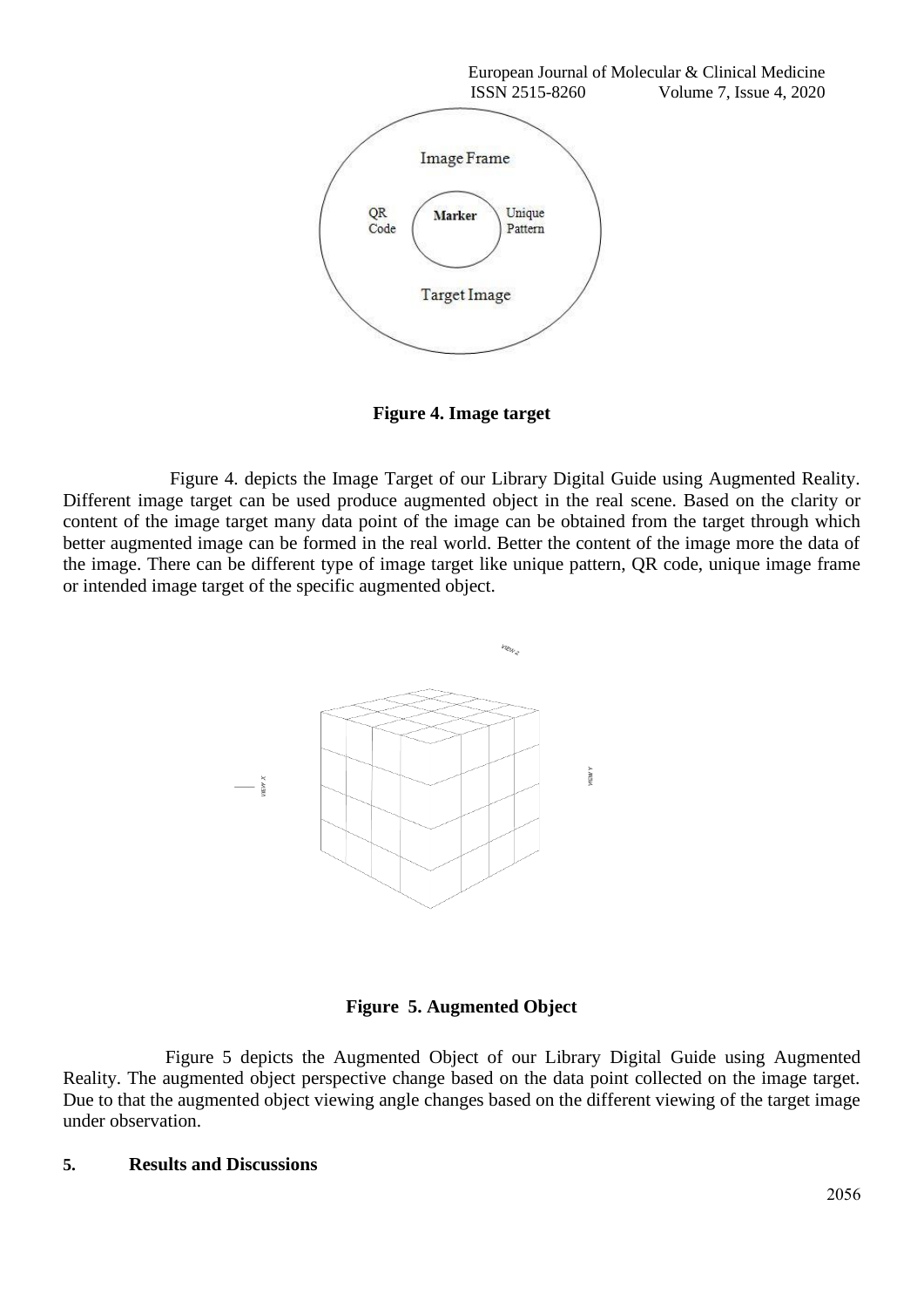## 5.1 *Real Scene of Library Book*

 Consider the two books shown in Figure 6 which are acting as the real scene before transforming into a 3D augmented object.



**Figure 6. Real scene of Library book**

# 5.2 *Augmented Scene of Library Book*

The two books shown in Figure 7 are acting as augmented scenes which are nothing but after transforming into a 3D augmented object. The Details of the books like category, title and authors appear to the user through a mobile viewing device.



**Figure 7. Augmented scene of Library book**

# **6. Conclusion and Future Enhancement**

## 6.1 *Conclusion*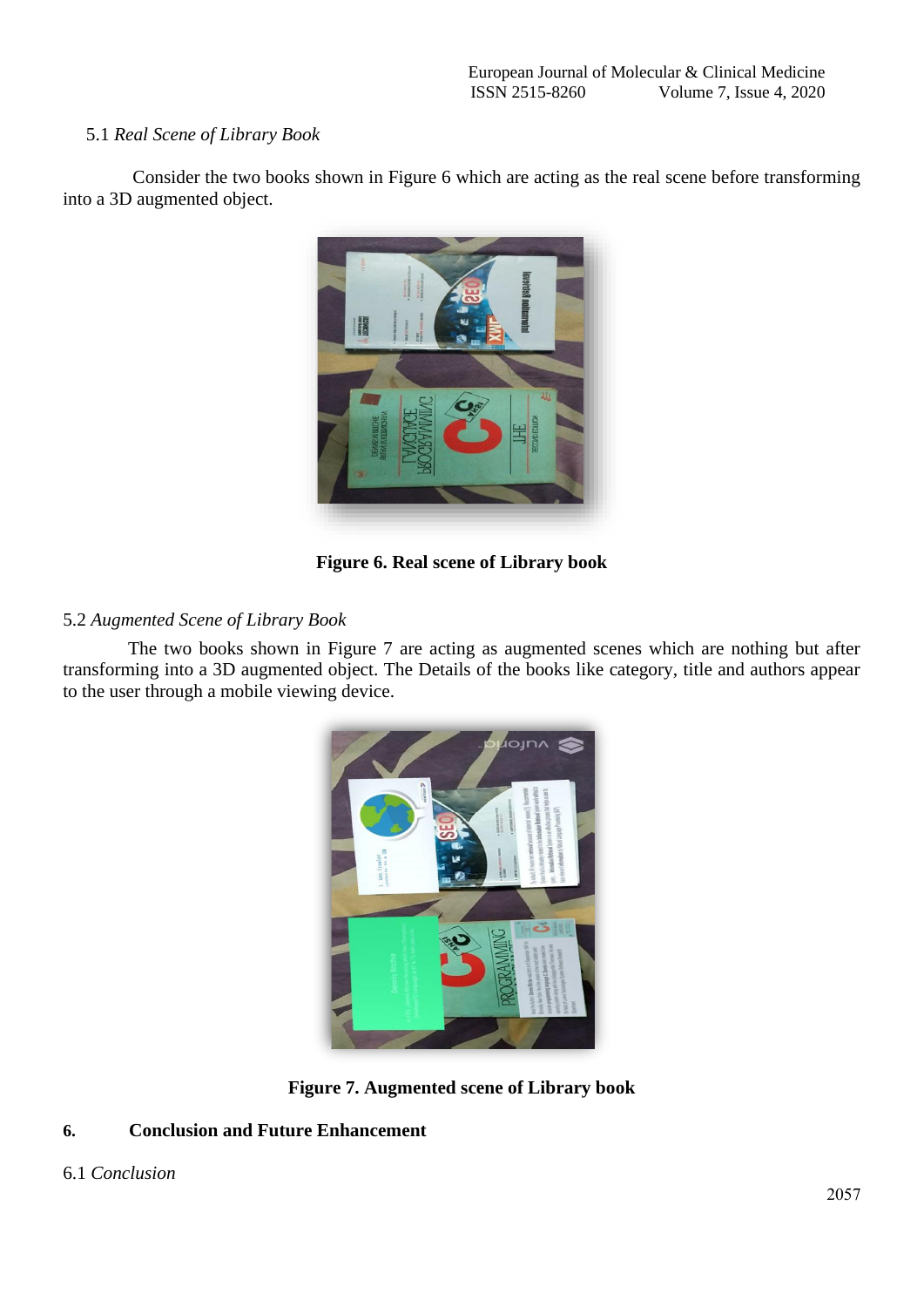European Journal of Molecular & Clinical Medicine<br>ISSN 2515-8260 Volume 7, Issue 4, 2020 Volume 7, Issue 4, 2020

 In this proposed system, we instigated the problem of librarian guide to search for books in the library. Firstly, using a mobile camera take the real scene of the library and search for markers. Secondly, Analyze the orientation and position of the marker 3D and is nothing more than finding a rigid matrix of transformation of the body used to determine the position of the marker with respect to camera phone. Thirdly, Using recognition system based on computer vision to recognize patterns and using Vuforia, the real scene of the library is converted into an augmented reality scene (Real scene superimposed with digital information). Finally, we render 3D augmented objects through Unity 3D and display the information through mobile camera itself.

#### 6.2 *Future Enhancement*

 The concept of Library Digital Guide using Augmented Reality has to be implemented in schools and colleges as it will motivate every student to take the correct books and study effectively with the help of AR Guide instead of Library Guide .It can also be implemented in smart education, construction and medical fields for great learning experience**.** It can make close relationship with artificial intelligence.

## **7. References**

- 1. Jayananda P.K.V, D.H.D. Seneviratne, Dr.Pradeep Abeygunawardhana, PhD Dodampege L.N, Lakshani A.M.B, IEEE transaction on "Augmented Reality Based Smart Supermarket System with Indoor Navigation using Beacon Technology "(Easy Shopping Android Mobile App), (2018) ,pp 978-1-5386-9418-3.
- 2. T.Siu and V.Herskovic .IEEE LATIN AMERICA transaction on "Mobile Augmented Reality and context-Awareness for Firefighters",(2014),VOL.12,NO.1,JAN.2014.
- 3. Fridolin wild, Oxford Brookes University. IEEE transaction on "The Future of Learning at the Workplace Is Augmented Reality",(2016),pp 0018-9162.
- 4. Haibin Ling Hiscene. IEEE transaction on "Augmented Reality in Reality" ,(2017),pp 1070-986x.
- 5. Siddhant Pati[l](https://ieeexplore.ieee.org/author/37086181603) , Chiquitha Prabhu, Omkar Neogi, Abhijit R. Joshi, Neha Katre ,.IEEE transaction on "E-learning System using Augmented Reality", Conference Location: Pune, India ,Date of Conference: 12-13 Aug. 2016,INSPEC Accession Number**:** 16693024,(2016).
- 6. Xiuquen Qiao,Beijing,china.IEEE transaction on "WEB AR:A promising Future For Mobile Augmented Reality-State of the Art,Challenges,and Insights".INSPEC Accession number:18547593 (2019).
- 7. Eg Su Goh,Mohd Shahrizal Sunar,Ajune Wanis Ismail. IEEE transaction on "3D Object Manipulation Techniques in Handheld Mobile Augmented Reality Interface: A Review".Date of Publication: 20 March 2019,INSPEC Accession Number: 18576282 (2019).
- 8. Fabrizio Lamberti,Federico Munari, Andrea Sannanu,Gianluca Paravati,Pietro Pezzolla,Paolo Montuschi .IEEE transaction on "Challenges, Opportunities, and Future Trends of Emerging Techniques for Augmented Reality-Based Maintenance".Date of Publication: Dec. 2014,INSPEC Accession Number: 14883270 (2014).
- 9. Buse Asena Koca,Burakhan Cubukcu,Ugur Yuzgec. IEEE transaction on "Augmented Reality Application for Preschool Children with Unity 3D Platform",published in 2019 3rd International Symposium on Multidisciplinary Studies and Innovative Technologies(ISMSIT) .Date of Conference:11-13 Oct 2019.INSPEC Accession Number:19225645 (2019).
- 10. K.Chalapathi Raju,K.Yugandhar,D.V.N Bharathi,Nagavalli Vegesna. IEEE transaction on "3D Based Modern Education System Using Augmented Reality.Date of Conference:29-30 Nov 2018.INSPEC Accession Number:18793562 (2018).